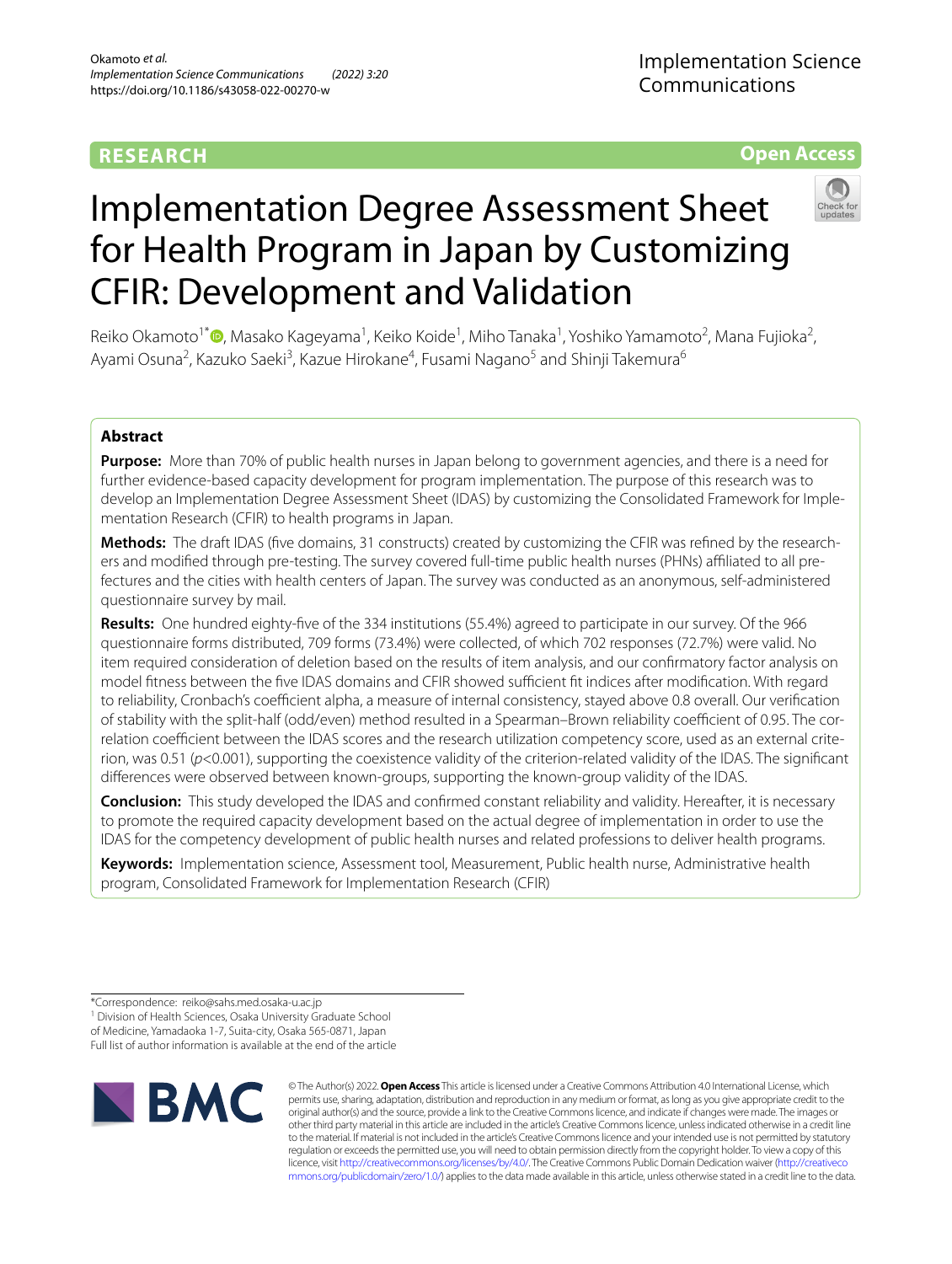# **Contributions to the literature**

- This is meaningful in order to use the developed assessment sheet to comprehensively understand the situation of evidence-based program implementation (EBPI) among administrative health programs and thus clarify how to promote EBPI going forward.
- The assessment sheet enables: (1) "behavioral assessment" of individual program implementation by having health program practitioners assess their behavior on each construct; and (2) "competency assessment" of program implementation at diferent levels by calculating the total score and subtotal scores for each domain.

# **Background**

As health issues have become increasingly diverse and complex, there has been a corresponding increase in administration systems and government measures. The same applies to the activities of public health nurses (PHNs) who are responsible for providing health services to the public. It is therefore critical to implement evidence-based healthcare (EBHC) for using limited fnancial and human resources effectively and efficiently to resolve health issues [\[1](#page-10-0)]. However, actual program implementation is marred by an evidence–practice gap [\[2](#page-10-1)]. One way to address this challenge is dissemination and implementation (D&I) science [\[3](#page-10-2)], which has developed since the 1990s mainly in the USA. In Japan, insights gained from D&I could be used to promote evidencebased program implementation (EBPI).

PHNs are the primary drivers of health programs in Japan. In order to maintain and promote the health of individuals and the whole community and to prevent diseases, public health nurses develop health activities based on community diagnosis and according to community characteristics [[4](#page-10-3)]. Under the Japanese PHN qualifcation system, which was launched in 1941, 73.9% of PHNs (39,117 or 30.9 PHNs per 100,000 persons) are affiliated with government agencies  $[5]$  $[5]$  $[5]$ . The direction of their activities is mainly defned as the "implementation of a PDCA cycle" under the National Guidance on PHN Activities  $[4]$  $[4]$ , thus requiring EBPI. This direction is described as "capacity of program and policy development required to fnd solutions to local health issues" under the National Guidelines on PHN Training  $[6]$  $[6]$ , whereas the career ladder pertaining to expertise after graduation includes "program and policy development" capacity to solve local health issues, as one of the six areas of activities to be implemented by PHNs [[7\]](#page-10-6), which means that EBPI is an essential activity and capacity to be acquired by PHNs.

However, a PHN survey (*n*=604) [[8\]](#page-10-7) that measured research utilization competency (RUC) with a two-factor, ten-item scale containing fve evidence-based steps: (1) Ask, (2) Acquire, (3) Appraise, (4) Apply, and (5) Assess [[9\]](#page-10-8), showed low scores overall and for two skill subsets in particular—"To examine the search results to solve onsite problems (that contain the contents of step 1-2)" and "To appraise, apply, and evaluate the search results (that contain the contents of step 3-5)"—namely 58.7, 63.7, and 53.7 out of 100 points, respectively. These results indicate that, despite the widespread recognition of the importance of evidence among PHNs, there are many obstacles to actually using it.

The whole process of EBPI incorporates many organizational factors in addition to the fve processes mentioned above. In order to promote EBPI by PHNs in future, it is necessary to grasp the situation not only of RUC but also of the evidence–practice gap in the whole EBPI process and consider the appropriate direction of problem-solving based on the results. However, the situation of EBPI in Japan is still not known, not only for public health nurses, as no comprehensive assessment sheet has been developed on this subject.

Accordingly, our research team considered the possibility of using an existing framework for D&I research as an assessment sheet. After analyzing 111 studies using various D&I conceptual frameworks, a review by Mazzucca et al. [[10](#page-10-9)] reported that the Consolidated Framework for Implementation Research (CFIR) [[11](#page-10-10)] and the RE-AIM Model (which has five factors: reach, efficacy, adoption, implementation, and maintenance) [\[12](#page-10-11)] were the most commonly used frameworks, each used in 16 of the 111 studies. After examining the most popular models, we found that CFIR and RE-AIM had an advantage in the comprehensiveness of "implementation" ranging from the adoption to introduction of evidence, and of the evaluation of interventions, respectively. Since the purpose of this study was to comprehensively understand the actual status of EBPI among public health nurses, CFIR, which emphasizes the process of adopting evidence-based interventions, was chosen as the most appropriate for this study. Since CFIR includes "1. Intervention Source, 2. Evidence Strength & Quality, 3. Relative Advantage, 4. Adaptability", we believe that CFIR will contribute to strengthening the research utilization competency of PHNs. CFIR is a framework developed by integrating about 20 theories and models from psychology, sociology, organizational change theory, etc. The number of citations in PubMed exceeds 2600 as of July 2021, and it is being used in many countries.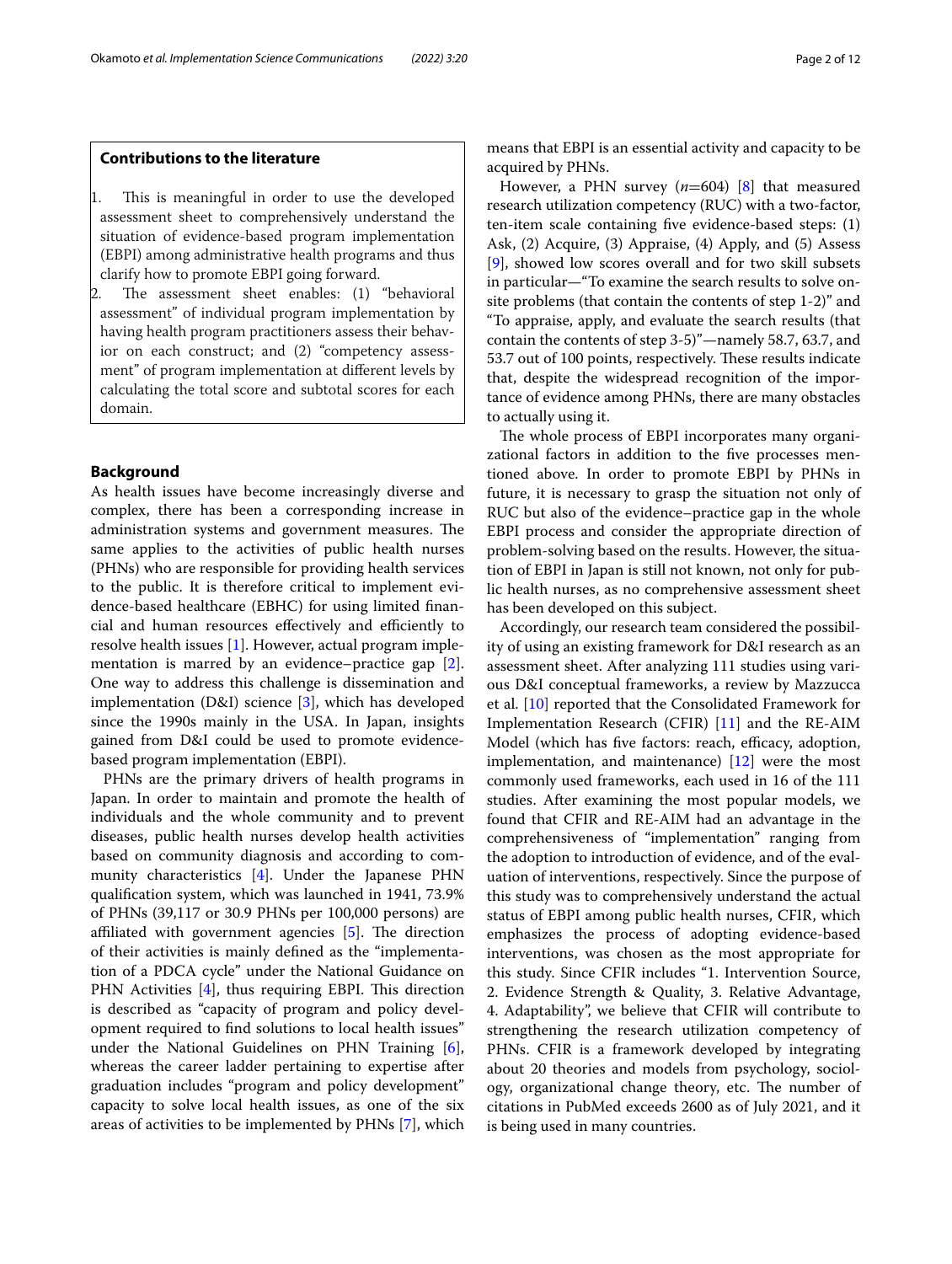## **Purpose of research**

The purpose of this research was to develop an Implementation Degree Assessment Sheet for Health Program (IDAS) by customizing CFIR. The study design was the development and validation of the items and the scale for the implementation of health programs.

This is important in order to use the sheet to comprehensively understand the situation of EBPI among Japanese PHNs and thus clarify how to develop the capacity of public health nurses to promote EBPI going forward.

The term "program" was defined as "any program, activity, or other engagement with the targets of public health (individual, family, population, organization, local or other community), organized by you or members of your department."

#### **Methods (Table [1](#page-3-0))**

The development and validation of the IDAS followed the three phases of Boateng et al. [\[13\]](#page-10-12).

#### **Phase 1: Item development (Table [1\)](#page-3-0)**

#### *Step 1: Identifcation of domain and item*

We used CFIR which had the fve major domains and 38 constructs [\[14\]](#page-10-13) as the framework for the IDAS, and the items were determined by discussing with the coresearchers of the lead university whether the contents could be used to assess the degree of health program implementation based on EBPI in Japan. CFIR was originally developed by integrating numerous existing models [[11\]](#page-10-10) and has been used across a wide range of studies for more than a decade [\[15](#page-10-14)]. Regarding the use of the CFIR, we confrmed that it was open and free to the developer, Damschroder.

#### *Step 2: Content validity*

Content validity was ensured through weekly consultations among the co-researchers over two months. Specifically, each of the four members read CFIR webpages and translated the CFIR constructs and guides into Japanese. We collated the translated materials and generated IDAS constructs by closely examining whether each construct is relevant to specifc, hypothetical cases of health programs in Japan. We used taxonomy verbs for expression as they may be used for assessing behavior. These items were subsequently modifed to ft the context of health programs in Japan by seven expert members with experience in health program implementation and qualitative research. For example, we adopted for number 11 noncompetitive content in the program development of Japanese administrative PHNs because of the characteristic of emphasizing "Horizontal Development of Pioneering and Superior Practice" rather than "Peer Pressure."

Consequently, all fve domains were retained, while the constructs were ultimately reduced to 31 after consolidation and reorganization. As detailed in the footnotes to Table [3](#page-6-0), the two CFIR items were reorganized to ft the Japanese context (IDAS; No. 7, 11), and the 11 CFIR items were integrated into the fve IDAS items.

In order to make the IDAS available internationally in the future, the English version of the IDAS was prepared in accordance with the method of Wild et al. [\[16\]](#page-10-15) by following the steps of (1) Forward Translation, (2) Back Translation, and (3) Backward Translation Review.

# **Phase 2: Scale development (Table [1](#page-3-0))** *Step 3: Pre‑testing*

In order to evaluate content validity, a pre-test of a target group was conducted after participants attended a training session on program implementation. The training session lasted 90 min and consisted of a PowerPoint lecture introducing the importance of EBPI and IDAS for public health nurses, and group work to discuss their own level of implementation. There were two questions in the pre-test, whether each item was easy to understand and whether the participants recognized its importance. We selected the constructs receiving at least 70% approval regarding the two questions.

#### *Step 4: Survey administration and sample size*

The survey covered PHNs affiliated to 334 government offices and health centers of all prefectures and the cities with health centers. This method was chosen because there are two types of health centers run by government agencies in Japan: prefectural and municipal. We selected health centers by stratifed random sampling and requested six PHNs per center to participate. Assuming that 50% of the institutions and PHNs would participate, we expected data collection from some 500 respondents. Thus, the survey was designed to secure a sufficient sample size of 400, with a population of 40,000, confdence level of 95%, error margin of 5%, and response rate of 0.5.

The survey was conducted as an anonymous, selfadministered questionnaire survey by mail to each head PHN. The head PHNs were asked to minimize bias in terms of job title, years of experience, and function in distributing the questionnaire form. We asked the participants to return the questionnaire form in a separate envelope provided by the researcher, which could be returned unsigned, to ensure that the responses were voluntary. The survey was conducted in January 2020.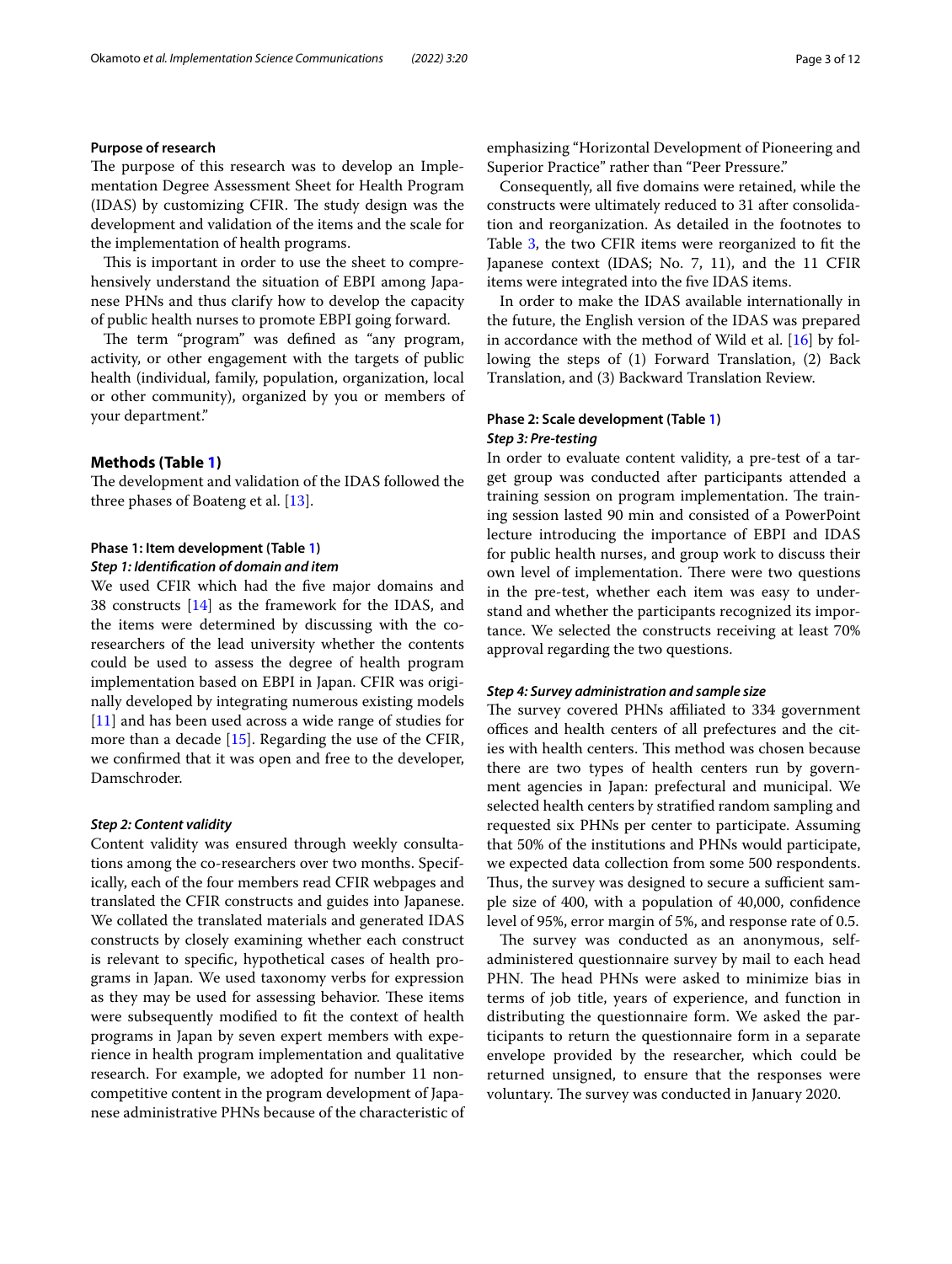# <span id="page-3-0"></span>**Table 1** Procedure of IDAS development and validation

| Phase                                          | Step                                             | Method                                                                                                                                                                                               | Purpose/adoption criteria                                                                                                                                                                                                                                                          |
|------------------------------------------------|--------------------------------------------------|------------------------------------------------------------------------------------------------------------------------------------------------------------------------------------------------------|------------------------------------------------------------------------------------------------------------------------------------------------------------------------------------------------------------------------------------------------------------------------------------|
| Phase 1: Item development                      | Step 1: Identification of domain and<br>item     | Choose an existing framework that<br>has been validated.                                                                                                                                             | Because CFIR (five domains, 38 con-<br>structs) is a meta-theoretical framework<br>that integrates about 20 theories and<br>models and has already been used and<br>validated in many studies (over 2600<br>citations).                                                            |
|                                                | Step 2: Content validity                         | Forward translation and reconciliation:<br>4 individuals translated, consulted,<br>and integrated.<br>Modify the contents to fit the context<br>of Japanese health programs: 7<br>experts consulted. | To ensure the quality of the translation<br>by adhering to the forward translation<br>procedure by multiple people.<br>To ensure the quality of item selection<br>and regeneration by Japanese experts<br>with experience of health program<br>implementation.                     |
| Phase 2: Scale development Step 3: Pre-testing |                                                  | Pre-test with the target group                                                                                                                                                                       | To ensure the questions and answers<br>are meaningful.<br>Adopt those with at least 70% agree-<br>ment for each question of "easy to<br>understand" and "think it is important".                                                                                                   |
|                                                | Step 4: Survey administration and<br>sample size | National survey of the target popula-<br>tion                                                                                                                                                        | To ensure the quality of reliability and<br>validity by calculating a sufficient sam-<br>ple size for the survey and distributing it<br>evenly throughout the country.                                                                                                             |
|                                                | Step 5: Item analysis                            | Ceiling/floor effect                                                                                                                                                                                 | To examine whether there is a scale<br>attenuation effect depending on the<br>degree of asymmetrically of the fre-<br>quency distribution.<br>Items with mean $+1SD < 5$ or mean $-$<br>$1SD > 0$ are deleted.                                                                     |
|                                                |                                                  | Item-total correlation analysis                                                                                                                                                                      | To check if any item in the set of tests<br>is inconsistent with the averaged<br>behavior of the others, and thus can be<br>discarded.<br>Item-total correlation coefficient $\geq 0.5$                                                                                            |
| Phase 3: Scale evaluation                      | Step 6: Tests of reliability                     | Cronbach's coefficient alpha                                                                                                                                                                         | To measure the internal consistency of<br>IDAS.<br>Adopted at 0.8 or higher.                                                                                                                                                                                                       |
|                                                |                                                  | Split-half correlations (odd/even)<br>method                                                                                                                                                         | To check the verification of stability of<br>IDAS.<br>Adopted at the Spearman-Brown reli-<br>ability coefficient 0.8 or higher.                                                                                                                                                    |
|                                                | Step 7: Tests of validity                        | Construct validity                                                                                                                                                                                   | To verify the model fitness of construct<br>validity with a confirmatory factor<br>analysis.<br>Check the goodness-of-fit index for fit in<br>the same five domains as CFIR<br>$GFI, CFI \geq 0.9$ RMSEA < 0.08                                                                    |
|                                                |                                                  | Criterion validity                                                                                                                                                                                   | To estimate the extent to which a test<br>correlates with an established standard<br>of comparison (RUC).<br>Correlation coefficient $\geq 0.5$                                                                                                                                    |
|                                                |                                                  | Differentiation by "Known Groups"                                                                                                                                                                    | To examine if the concept measured<br>behaves as expected in relation to<br>"known groups". (Four groups depend-<br>ing on the years of experience and<br>whether the respondent was a supervis-<br>ing PHN or not)<br>Significant difference between the<br>groups ( $P < 0.05$ ) |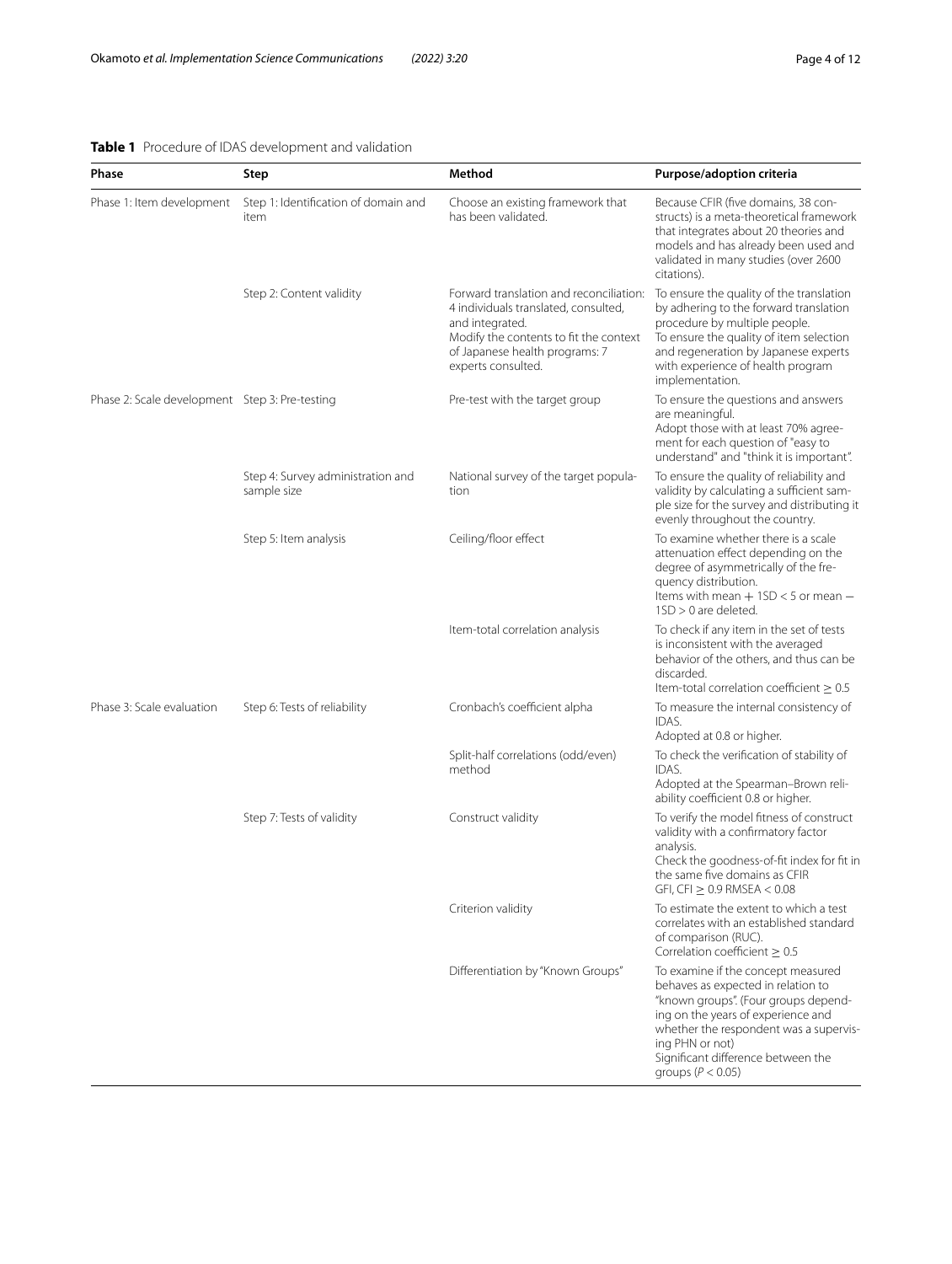The survey pertained to basic attributes and the draft IDAS (fve domains and 31 constructs of CFIR customized to health programs in Japan).

The question asked: "Each of the following constructs is a statement concerning behavior in adopting/implementing a new program. Does the statement apply to your work behavior?" The participants were asked to assess their behavior on a scale of 0 to 5, ranging from "0: Does not apply at all" to "5: Always applies" (with the total score falling between 0 and 155; refer to Table [3](#page-6-0) for the items).

#### *Step 5: Item analysis*

As item analysis, we conducted a ceiling/floor effect analysis  $[17]$  and an item-total correlation analysis. The adoption criteria are shown in Table [1](#page-3-0).

# **Phase 3: Scale evaluation (Table [1](#page-3-0))**

#### *Step 6: Tests of reliability*

Regarding reliability, we checked internal consistency with Cronbach's coefficient alpha, and stability with the split-half correlations (odd/even) method.

#### *Step 7: Tests of Validity*

Validity was verifed in terms of construct validity, criterion-related validity, and known groups validity (four groups depending on the years of experience and whether the respondent was a supervising PHN or not). Since the IDAS comprises CFIR's fve domains, we verifed the model ftness of construct validity with a confrmatory factor analysis.

The external criterion for criterion validity was the Research Utilization Competence Scale (RUC) score, which consists of 10 items (ranging from "Does not apply at all: 1" to "Most often applies: 6"; 10–60 points) and has been validated for reliability and validity [[8\]](#page-10-7).

As statistical software, we used IBM SPSS ver.27 (containing Advanced Statistics, Regression, and Amos) with a signifcance level of 5%.

#### **Ethical considerations**

We explained the ethical considerations in a document sent with the questionnaire form. The research program was implemented with the approval of the Ethical Review Board, Osaka University Hospital (Approval No. 19285 dated November 5, 2019). The document also explained the voluntary nature of participation in the survey, protection of personal information, data processing policy, and the publication of research fndings, among others. The respondents gave consent to participation in the survey by ticking the appropriate box in the document and returning it.

## **Results**

# **Phase 1: Item development**

# *Step 1: Identifcation of domain and item*

The draft IDAS, created following a series of consultations, contained all of the fve domains of CFIR, as well as 31 constructs customized to heath programs in Japan (see constructs in Table [3\)](#page-6-0). Although the original CFIR had 38 constructs [\[14\]](#page-10-13), we customized them by narrowing and consolidating the meanings of those constructs which do not ft the scale of programs executed by PHNs or the structure of administrative organizations in Japan.

#### *Step 2: Content validity*

Thus, the definition of Construct I-G "Design Quality & Packaging" was narrowed down to mean "Material Quality Control." Construct II-C "Peer Pressure," which literally refers to pressure from companies operating in the same industry or competitors, was changed to "Horizontal Development (of Pioneering and Superior Practices)" to include positive impact. Construct III-D "Implementation Climate (1. Tension for Change, 2. Compatibility, 3. Relative Priority)" was modifed to "Fostering Change Acceptance Climate" to put more weight on infrastructure development. As the scope of our survey is limited to program implementation by administrative organs, Construct A "Structural Characteristics" was narrowly defned in the spirit of Sub-constructs D5 and D4 as "17. Goals Setting and Accountability" and "18. Confrmation of Higher Goals/Incentives." The five sub-constructs of Construct "V-B. Engaging" were modifed into expressions and statements intelligible to Japanese PHNs, focusing on important factors of program implementation by administrative organs, namely internal human resource development, external partnerships, and program participants. Thus, Sub-constructs 1 "Opinion Leaders," 2 "Formally Appointed Internal Implementation Leaders" and 3 "Champions" under Construct B "Engaging" were integrated into a construct called "Engaging: Internal Implementation Key Persons." We also consolidated Sub-constructs B4 and B5 into "Engaging: External Change Agents/Key Stakeholders."

# **Phase 2: Scale development**

# *Step 3: Pre‑testing*

The number of participants in the training session was 7, and their attributes included an average of 7.7 years of experience as PHNs working for an administrative organ (range  $2-15$ ). The respondents had no difficulty understanding any of the statements. At least fve PHNs (71.4%) recognized all but one construct as important, with the exception of "Trialability," pointing to content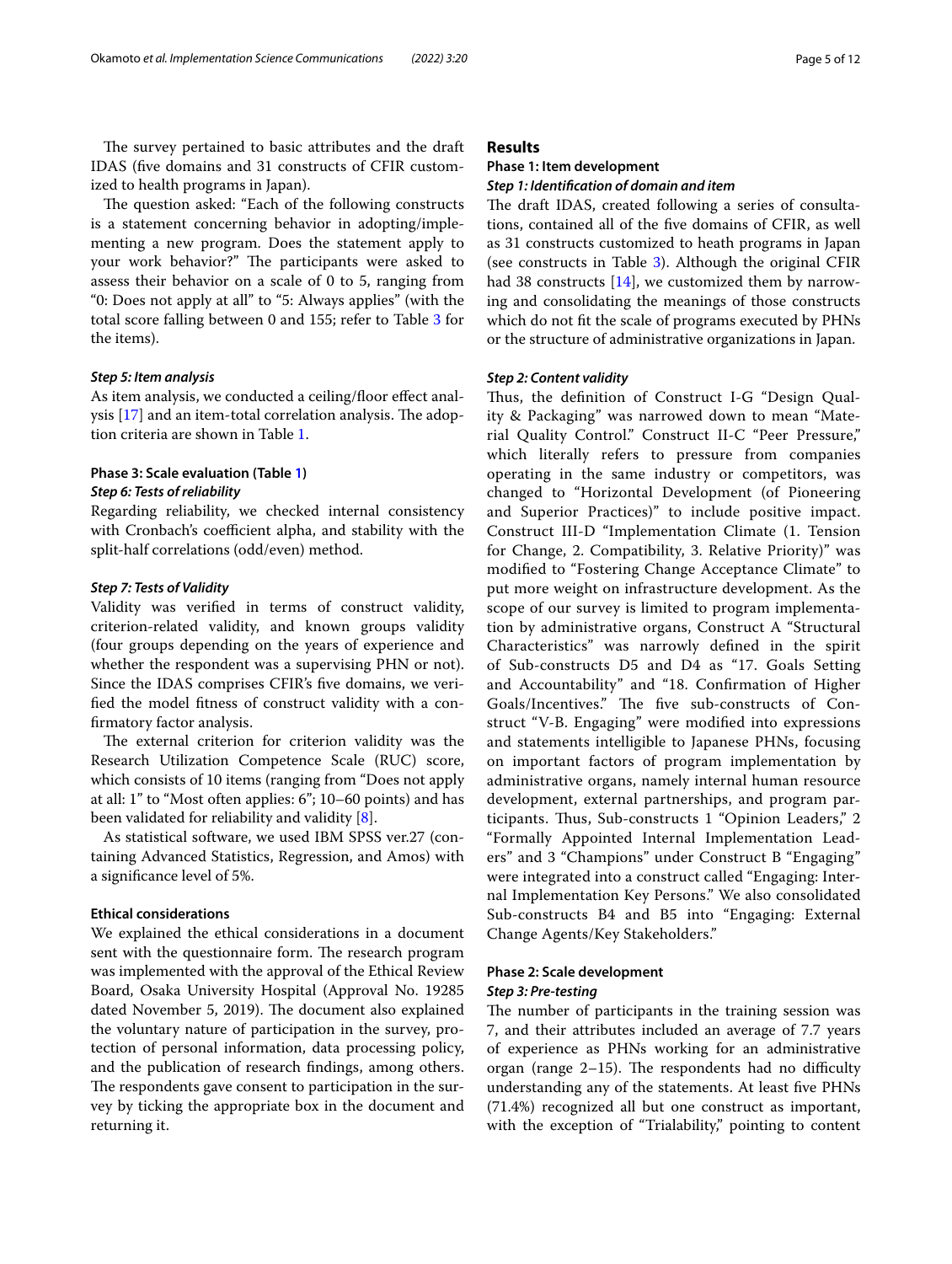<span id="page-5-0"></span>

| <b>Attributes</b>                             |                                     | Mean $\pm$ SD   | $\mathsf{n}$ | $\%$ |
|-----------------------------------------------|-------------------------------------|-----------------|--------------|------|
| Gender                                        | Female                              |                 | 672          | 95.7 |
|                                               | Male                                |                 | 30           | 4.3  |
| Years of experience as a PHN                  |                                     | $22.6 \pm 11.6$ |              |      |
|                                               | $1 - 5$                             |                 | 87           | 12.4 |
|                                               | $6 - 15$                            |                 | 120          | 17.1 |
|                                               | $16 - 25$                           |                 | 132          | 18.8 |
|                                               | 26 or more years                    |                 | 363          | 51.7 |
| Affiliated administrative agency <sup>a</sup> | Prefectural government              |                 | 175          | 24.9 |
|                                               | Health center                       |                 | 527          | 75.1 |
| Supervising public health nurse               | No                                  |                 | 561          | 79.9 |
|                                               | Yes                                 |                 | 141          | 20.1 |
| Job title                                     | Team leader/member                  |                 | 279          | 39.7 |
|                                               | Section head or higher <sup>b</sup> |                 | 423          | 60.3 |

<sup>a</sup> Includes prefectural government or city with health centers

<sup>b</sup> Includes section head, assistant manager, manager, director or higher job title, or supervising PHN

validity. We revised the expression of "Trialability" in Japanese by adding the word "confrmation."

## *Step 4: Survey administration and sample size (Table [2](#page-5-0))*

One hundred eighty-fve of the 334 institutions (55.4%) agreed to participate in our survey. Of the 966 questionnaire forms distributed, 709 forms (73.4%) were collected, of which 702 responses (72.7%) were valid.

The attributes of the participants (Table [2](#page-5-0)) indicated that women accounted for an overwhelming majority (95.7%), over half of whom (51.7%) had experience of 26 years or over. By afliation, 24.9% were working for a prefectural government, and 75.1% at a health center. By job title, about 20% were supervising PHNs and 60% had a position equivalent to section head or higher.

#### *Step 5: Item analysis (Table [3](#page-6-0))*

In our item analysis, any ceiling/floor effects were found, as there were no values with a mean +1SD less than 5 and a mean  $-1SD$  greater than 0. The item-total correlation analysis found no extremely low correlation coefficient of less than 0.5 between item and total scores, ranging between 0.557 and 0.717.

# **Phase 3: Scale evaluation** *Step 6: Tests of reliability*

With regard to reliability, Cronbach's coefficient alpha, a measure of internal consistency, stayed above 0.8 overall and for each of Domains I–V (0.95, 0.86, 0.83, 0.88, 0.89, and 0.86, respectively). Our verifcation of stability with the split-half (odd/even) method resulted in a Spearman–Brown reliability coefficient of 0.95.

#### *Step 7: Tests of validity*

We used confrmatory factor analysis to test whether the five domains of the IDAS fit the five-factor structure. The results initially showed inadequate ft indices of GFI: 0.78, CFI: 0.84, and RMSEA: 0.08. We added covariance to the 15 locations among the error variables where the value of the adjusted index was greater than 30. In doing so, we checked the content of the paired items and limited the covariance to those items for which a relevant context was identified. Then the values of fitness indexes showed improvement, although the GFI was slightly lower than the criterion of 0.9, the DFI was higher than 0.9 and the RMSEA was lower than 0.08, it reached acceptable levels of GFI: 0.87, CFI: 0.92, and RMSEA: 0.06.

The IDAS score and the research utilization competency score, used as an external criterion, showed a correlation coefficient of 0.51 ( $p$ <0.001). The result of the known-group method analysis (Table [4\)](#page-8-0) showed signifcant diferences in the IDAS score among the four groups of years of experience, as well as between the two job title groups (supervising PHN or not) (*p*<0.001). Multiple comparisons indicated signifcant score diferences between Group 1 (1–5 years) on the one hand and Groups 3 (16–25 years) and 4 ( $\geq$ 26 years) on the other, as well as between Group 2 (6–15 years) and Group 4 ( $\geq$ 26 years) (*p*<0.01).

# **Discussion**

The reliability and validity of the IDAS may be described in line with the three phases [[13\]](#page-10-12).

Phase 1: Item Development. We believe that the confrmability of "Identifcation of Domain and Item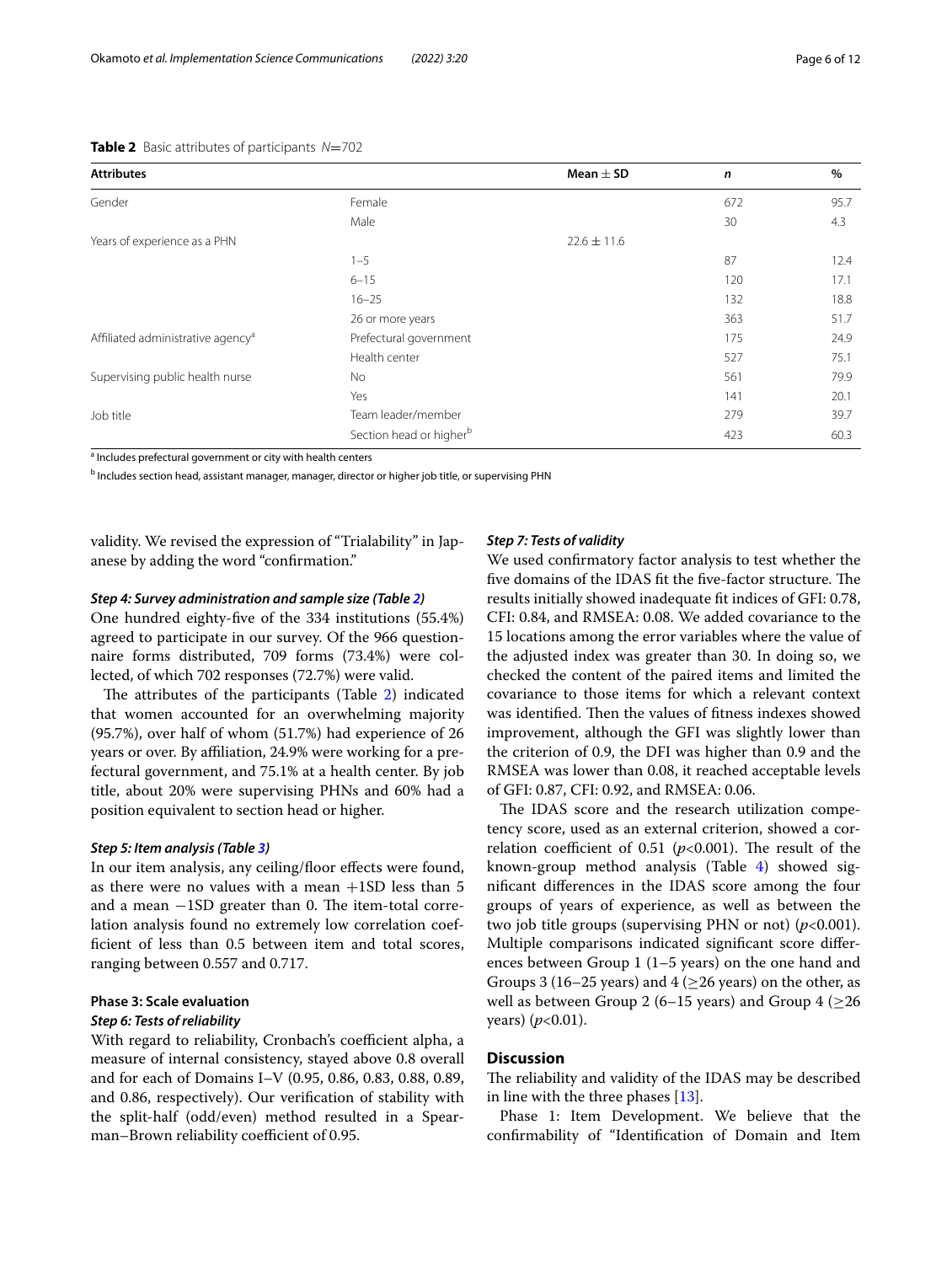# <span id="page-6-0"></span>**Table 3** Item analysis

| Domain                       | Construct |                                                                 | <b>Short description</b>                                                                                                  | Mean $\pm$ SD Item-total | correlation analysis <sup>a</sup>  |         |
|------------------------------|-----------|-----------------------------------------------------------------|---------------------------------------------------------------------------------------------------------------------------|--------------------------|------------------------------------|---------|
|                              |           |                                                                 |                                                                                                                           |                          | Correlation p value<br>coefficient |         |
| Intervention characteristics | 1         | Intervention source                                             | Know how the intervention is devel-<br>oped.                                                                              | $3.9 \pm 0.8$            | 0.58                               | < 0.001 |
|                              | 2         | Evidence strength and quality                                   | Know the extent to which the inter-<br>vention is evidence-based.                                                         | $3.6 \pm 0.9$            | 0.59                               | < 0.001 |
|                              | 3         | Relative advantage                                              | Know the advantage of the interven-<br>tion versus an existing project.                                                   | $3.7 \pm 0.9$            | 0.62                               | < 0.001 |
|                              | 4         | Adaptability                                                    | Clarify how the intervention can be<br>modified or adjusted to meet local<br>needs.                                       | $3.9 \pm 0.8$            | 0.70                               | < 0.001 |
|                              | 5         | Trialability                                                    | Introduce a pilot phase before full<br>implementation.                                                                    | $2.9 \pm 1.1$            | 0.58                               | < 0.001 |
|                              | 6         | Complexity                                                      | Clarify conditions for implementation<br>(including procedure, scope, and<br>period).                                     | $3.9 \pm 0.8$            | 0.72                               | < 0.001 |
|                              | 7         | Material quality control                                        | Prepare teaching aids and materi-<br>als to guarantee the quality of the<br>intervention.                                 | $3.6 \pm 0.8$            | 0.60                               | < 0.001 |
|                              | 8         | Cost                                                            | Qualify the costs associated with<br>implementing the intervention by<br>expense item.                                    | $3.9 \pm 0.9$            | 0.64                               | < 0.001 |
| Ш<br>Outer setting           | 9         | Patient needs and resources                                     | Clarify the need to implement a new<br>intervention in response to the trend<br>of health issues.                         | $4.0 \pm 0.8$            | 0.66                               | < 0.001 |
|                              | 10        | Cosmopolitanism                                                 | Identify interventions in other<br>regions or by other organizations<br>and exchange views and information<br>thereon.    | $3.7 \pm 0.8$            | 0.60                               | < 0.001 |
|                              | 11        | Horizontal development of Pioneer-<br>ing and superior practice | Identify advanced good practices and $3.7 \pm 0.8$<br>their implementation in other regions<br>or by other organizations. |                          | 0.61                               | < 0.001 |
|                              | 12        | External policy and incentives                                  | Identify and utilize trends in central<br>and prefectural government policies<br>in a timely manner.                      | $3.7 \pm 0.9$            | 0.69                               | < 0.001 |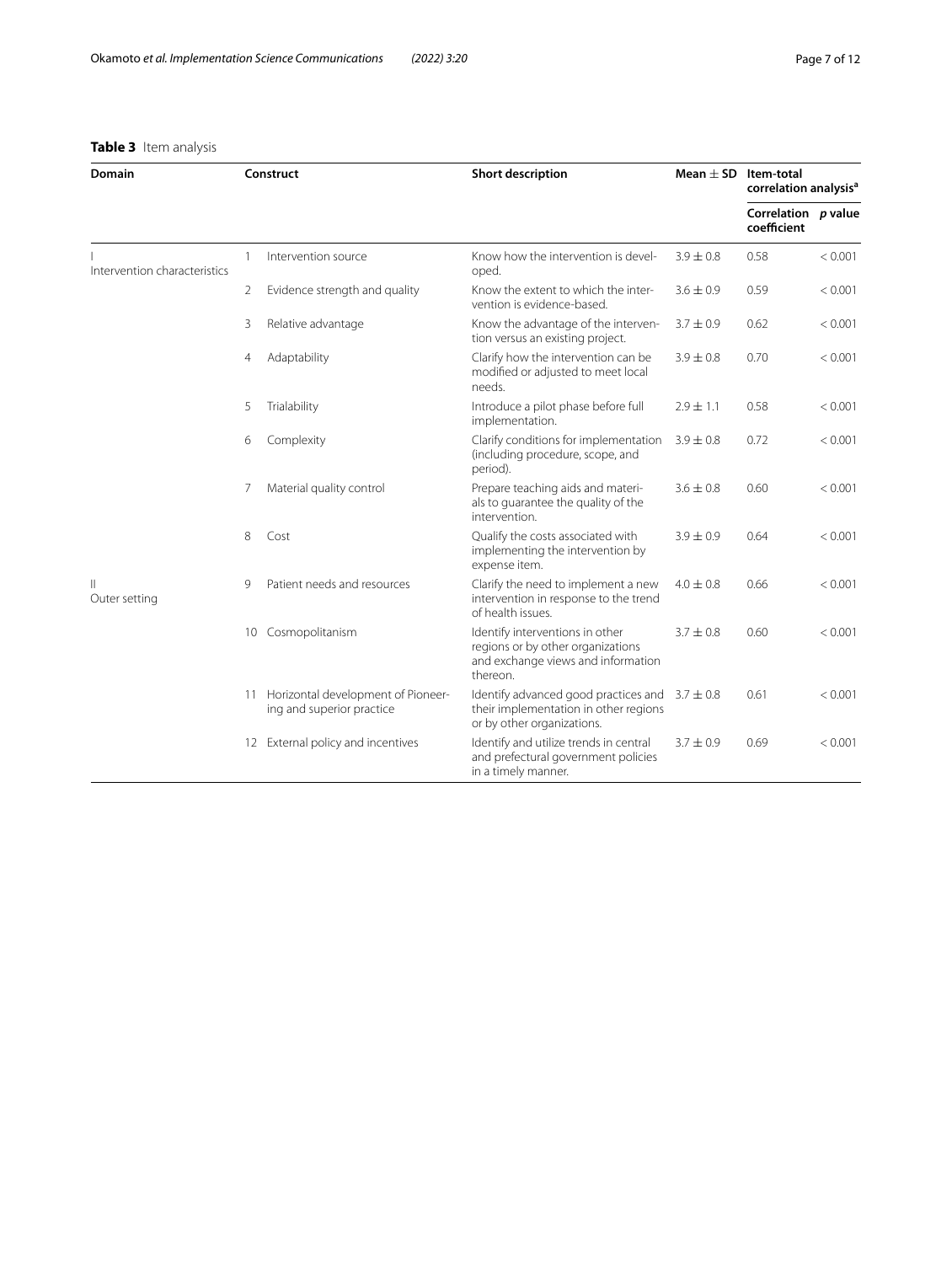# **Table 3** (continued)

| Domain                                          |    | Construct                                                            | <b>Short description</b>                                                                                                                                                              | Mean $\pm$ SD Item-total | correlation analysis <sup>a</sup>  |         |
|-------------------------------------------------|----|----------------------------------------------------------------------|---------------------------------------------------------------------------------------------------------------------------------------------------------------------------------------|--------------------------|------------------------------------|---------|
|                                                 |    |                                                                      |                                                                                                                                                                                       |                          | Correlation p value<br>coefficient |         |
| Ш<br>Inner setting                              |    | 13 Readiness for implementation: avail-<br>able resources            | Identify and prepare the space and<br>equipment for implementing the<br>intervention.                                                                                                 | $4.0 \pm 0.8$            | 0.56                               | < 0.001 |
|                                                 |    | 14 Networks and communications                                       | Hold meetings to consult on<br>implementation and secure com-<br>munication tools such as e-mail and<br>telephone.                                                                    | $4.0 \pm 0.7$            | 0.60                               | < 0.001 |
|                                                 |    | 15 Culture                                                           | Take into account the impact of<br>organizational culture (including<br>norms, values, and characteristics).                                                                          | $3.6 \pm 0.9$            | 0.62                               | < 0.001 |
|                                                 |    | 16 Fostering change acceptance climate                               | Ensure that the organization recog-<br>nizes and accepts the priority and<br>importance of the new intervention.                                                                      | $3.8 \pm 0.8$            | 0.70                               | < 0.001 |
|                                                 |    | 17 Goals setting and accountability                                  | Ensure that the organization sets and<br>publishes the goals to be achieved by<br>the intervention.                                                                                   | $3.5 \pm 0.9$            | 0.63                               | < 0.001 |
|                                                 |    | 18 Confirmation of higher goals/incen-<br>tives                      | Confirm consistency with higher<br>goals (such as comprehensive plan or<br>basic guidelines).                                                                                         | $3.9 \pm 0.8$            | 0.70                               | < 0.001 |
|                                                 |    | 19 Implementation climate: learning<br>climate                       | Ensure that the organization devel-<br>ops a culture and system to gain<br>knowledge and skills required for the<br>intervention.                                                     | $3.5 \pm 0.9$            | 0.71                               | < 0.001 |
|                                                 |    | 20 Readiness for implementation: leader-<br>ship engagement          | As a leader, explain the details of the<br>intervention to the team members<br>and support their roles.                                                                               | $3.7 \pm 0.9$            | 0.71                               | < 0.001 |
|                                                 | 21 | Readiness for implementation: access<br>to knowledge and information | Develop an environment for the inter- $3.6 \pm 0.9$<br>vention team members to improve<br>their competencies (opportunities<br>for training and provision of teaching<br>aids, etc.). |                          | 0.72                               | < 0.001 |
| $\mathsf{IV}$<br>Characteristics of individuals |    | 22 Knowledge and beliefs about the<br>intervention                   | Have the knowledge, skills and belief<br>required for one's own intervention.                                                                                                         | $3.9 \pm 0.7$            | 0.68                               | < 0.001 |
|                                                 |    | 23 Self-efficacy                                                     | Have belief in one's own capabilities/a $3.7 \pm 0.8$<br>sense of self-sufficiency in imple-<br>menting the intervention.                                                             |                          | 0.64                               | < 0.001 |
|                                                 |    | 24 Individual stage of change                                        | Be prepared to implement each<br>phase of the intervention on one's<br>own (knowledge/persuasion/deci-<br>sion/execution/confirmation).                                               | $3.9 \pm 0.7$            | 0.68                               | < 0.001 |
|                                                 |    | 25 Individual identification with organi-<br>zation                  | Take pride in displaying one's ability at $3.5 \pm 0.9$<br>the workplace.                                                                                                             |                          | 0.62                               | < 0.001 |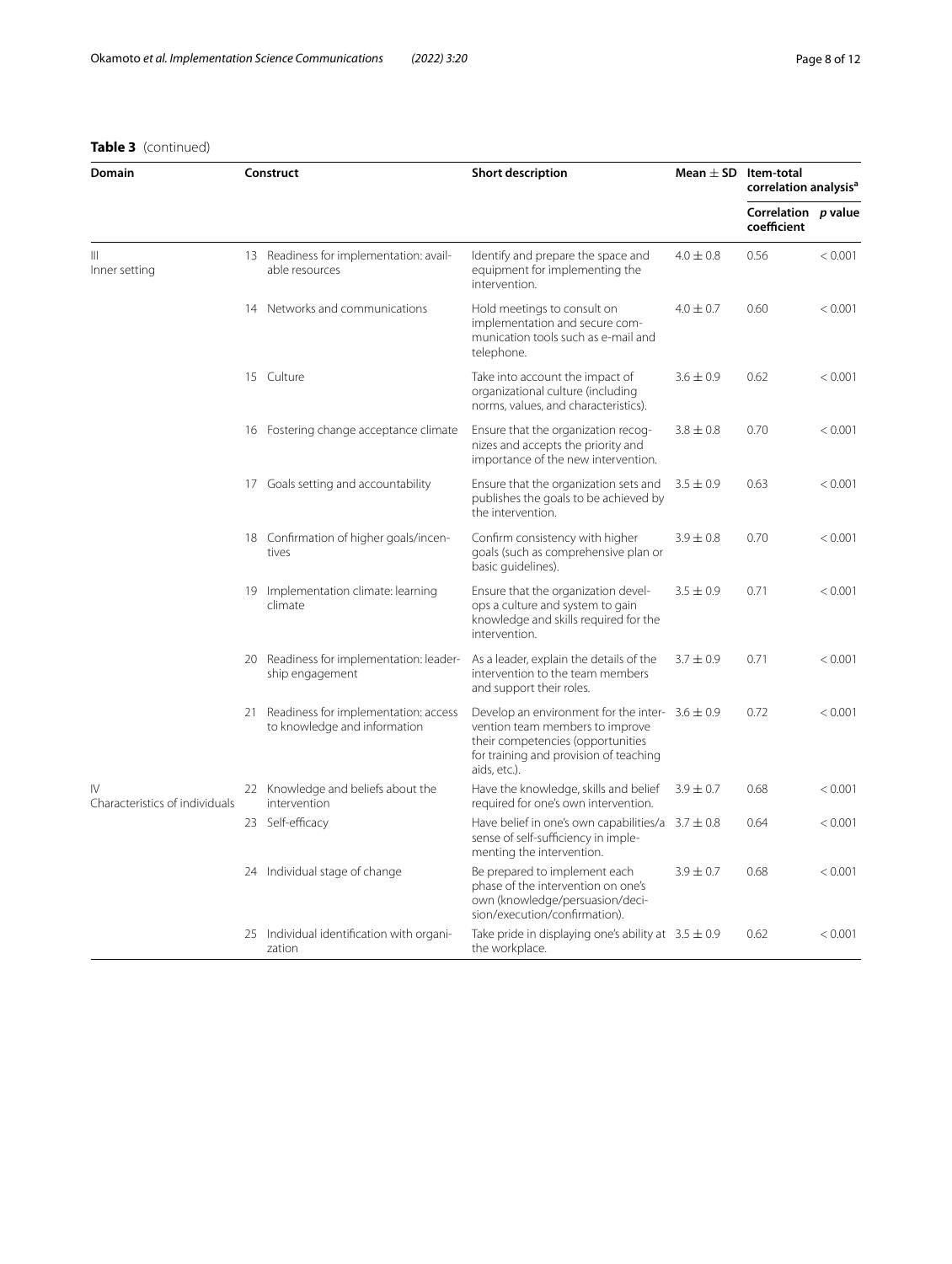**Table 3** (continued)

| Domain       |    | Construct                                             | <b>Short description</b>                                                                 | Mean $\pm$ SD | Item-total<br>correlation analysis <sup>a</sup> |         |
|--------------|----|-------------------------------------------------------|------------------------------------------------------------------------------------------|---------------|-------------------------------------------------|---------|
|              |    |                                                       |                                                                                          |               | Correlation p value<br>coefficient              |         |
| V<br>Process | 26 | Planning                                              | Ensure that the organization rigor-<br>ously develops a feasible execution<br>plan.      | $3.8 \pm 0.8$ | 0.67                                            | < 0.001 |
|              | 27 | Engaging: internal implementation<br>key persons      | Place key persons in supervising/<br>directing positions and the execution<br>team.      | $3.4 \pm 1.0$ | 0.61                                            | < 0.001 |
|              | 28 | Engaging: external change agents/<br>key stakeholders | Partner/collaborate as necessary<br>with relevant external parties and<br>organizations. | $4.0 \pm 0.8$ | 0.68                                            | < 0.001 |
|              | 29 | Engaging: intervention participants                   | Recruit intervention participants via<br>multiple publication media/channels.            | $3.6 \pm 0.9$ | 0.57                                            | < 0.001 |
|              | 30 | Executing                                             | Carry out or accomplish the interven-<br>tion according to plan.                         | $4.0 \pm 0.7$ | 0.67                                            | < 0.001 |
|              | 31 | Reflecting and evaluating                             | Regularly review the progress<br>of execution for evaluation and<br>improvement.         | $4.0 \pm 0.8$ | 0.70                                            | < 0.001 |

CFIR original contracts customized for health programs in Japan:

7←Design Quality & Packaging, 11←Peer Pressure, 16←D1·2·3: Implementation Climate; Relative Priority/Compatibility/Tension for Change, 17/18←A: Structural Characteristics/D4·5: Implementation Climate: Organizational Incentives & Rewards/Goals and Feedback, 27←B1·2·3: Engaging; Opinion Leaders/Formally Appointed Internal Implementation Leaders/Champions, 28←B4·5: Engaging; External Change Agents/Key Stakeholders

<sup>a</sup> Correlation analysis

<span id="page-8-0"></span>

|  | Table 4 Relationships between known-groups N=702 |  |  |  |  |
|--|--------------------------------------------------|--|--|--|--|
|--|--------------------------------------------------|--|--|--|--|

| Known-groups                    | n                     | Mean $\pm$ SD | <i>p</i> value <sup>a</sup> | Multiple comparison <sup>b</sup> |                         |         |
|---------------------------------|-----------------------|---------------|-----------------------------|----------------------------------|-------------------------|---------|
| Years of experience as a PHN    | $(D1-5)$              | 87            | $107.1 \pm 20.4$            | < 0.001                          | $\mathbb{O}$ < $\odot$  | 0.003   |
|                                 | $(2)6 - 15$           | 120           | $111.6 \pm 17.4$            |                                  | $\mathbb{O}$ < $\oplus$ | < 0.001 |
|                                 | $(3)$ 16-25           | 132           | $115.9 \pm 14.2$            |                                  | $(2)$ < 4)              | < 0.001 |
|                                 | $\textcircled{4}$ 26- | 363           | $119.1 \pm 15.4$            |                                  |                         |         |
| Supervising public health nurse | No                    | 141           | $114.2 \pm 16.7$            | < 0.001                          |                         |         |
|                                 | Yes                   | 561           | $121.9 \pm 15.8$            |                                  |                         |         |

<sup>a</sup> One-way ANOVA

<sup>b</sup> Games-Howell

Generation" was ensured by using CFIR, a framework that has been used and developed over a decade in various countries. Content validity was also ensured by ongoing evaluation and modifcation by expert co-researchers and by modifcation based on the results of the pre-test.

Phase 2: Scale Development. Our survey obtained 702 valid responses. Along with the smallest attribution unit of 87 samples used for the analysis, we secured an adequate size of samples representing the population. No ceiling or floor effect was found, no item required consideration of deletion in the item-total correlation analysis, either.

Phase 3: Scale Evaluation. Internal consistency and stability were verifed to warrant the reliability of the IDAS. The correlation between the IDAS and external criteria and the expected score diferences among "known groups" confrmed the criterion validity (concurrent validity and known-group validity). Construct validity was also confrmed as our confrmatory factor analysis attested to the model ftness of the fve IDAS domains.

From these results, we developed the IDAS, composed of fve domains and 31 constructs with certain levels of verifed reliability and validity.

Next, the following is a discussion of how the IDAS can be used to develop the capacity of public health nurses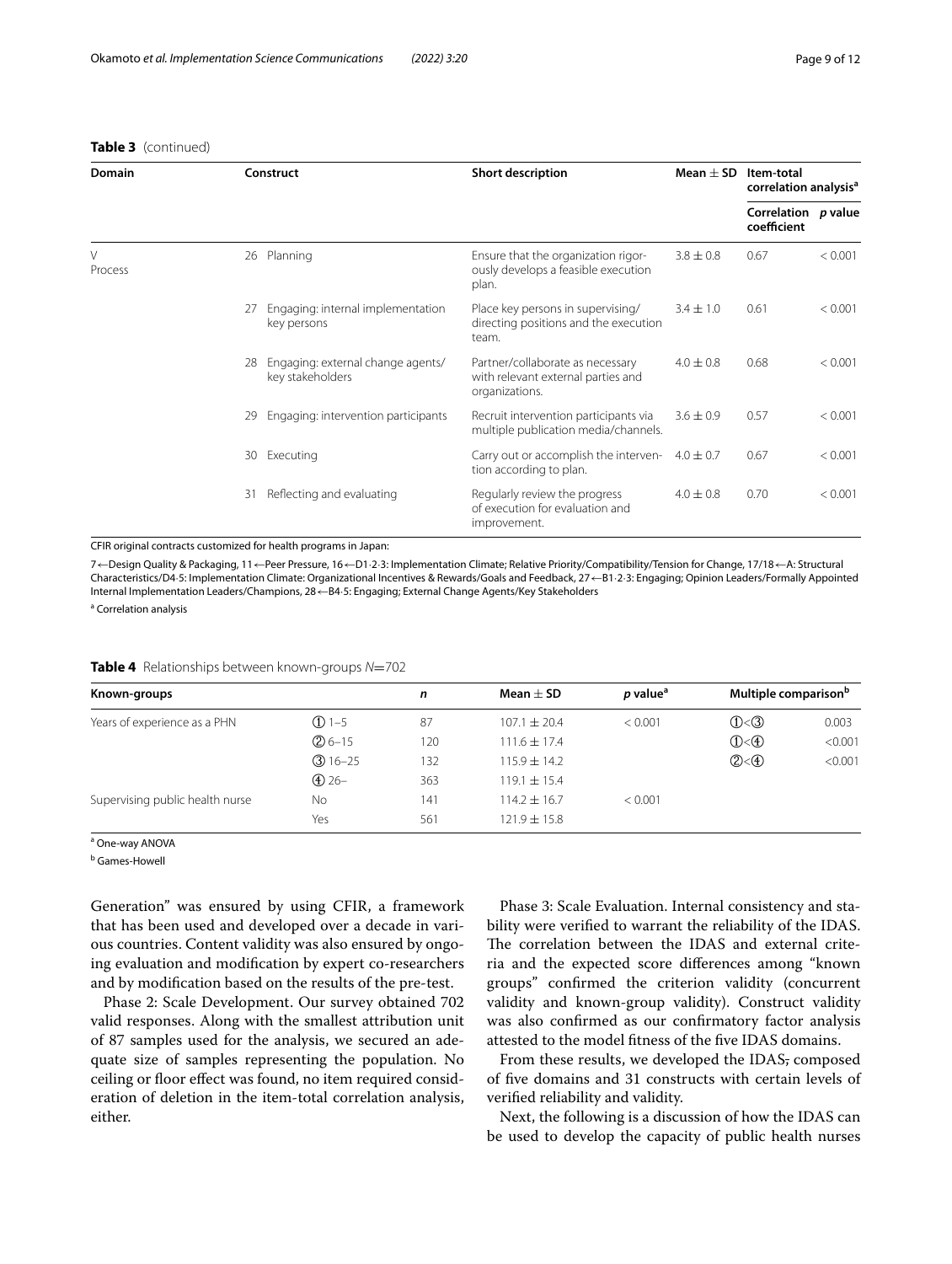to promote EBPI. However, as a prerequisite, it should be noted that not all of the constructs need to be adhered to in actual work. The reason for this is that within each organization, there are diferent areas of responsibility depending on the division of work and position.

First, it may be used to assess individual behavior in program implementation by checking each of the constructs. For example: (1) the person responsible for implementing a health program may use the IDAS for regular self-assessment to identify (i) where the requirements have been met, (ii) where improvements have been observed, and (iii) where problems exist, thus facilitating his/her skill upgrading going forward; or (2) at the workplace level, individual PHNs may use the result of their self-assessment (i) to exchange information on their current status by construct and (ii) to share best and worst practices, thus facilitating individual skill upgrading and improvement. In the researches that used CFIR for program evaluation  $[18, 19]$  $[18, 19]$  $[18, 19]$  $[18, 19]$  $[18, 19]$ , the status of each construct was compared for each facility to identify constructs that strongly diferentiated whether the implementation was efective or not, so that improvements could be considered from the analysis. If we replace this method of utilization with the IDAS, we believe that the IDAS can be used as a tool to identify constructs that require capacity building at the individual level and apply it to continuous self-improvement.

Second, the total score and the scores for individual domains may be used for "competency assessment" in program implementation at the workplace. Concrete examples may include (1) regularly aggregating the selfassessment results of all members at the workplace level to identify any domain in which the workplace may be experiencing problems in competency, to serve as an input to competence development planning; or (2) identifying historical trends to inform quality improvement and future planning at the workplace level. Researches using CFIR have analyzed community-based programs for promoting and obstructing factors within the system or organization  $[20-22]$  $[20-22]$ . This suggests that if the IDAS can be used at the workplace level for a specifc program, or at the team level, including related organizations, we believe that the IDAS can be used to identify strengths and challenges of the system in a community or organization on the basis of the aggregated scores for each domain, and to fnd guidelines for capacity building that should be undertaken by the entire team.

Finally, each domain or construct of the IDAS customized for health programs in Japan might serve as a framework for formative evaluation of program implementation in Japan, on the grounds that the original CFIR contains cumulative evidence [[10](#page-10-9), [15](#page-10-14), [23\]](#page-11-0) that can be used for formative evaluation of programs and activities. In doing so, interpreting the high and low scores requires an open discussion of whether or not it was a necessary construct for evaluating the degree of implementation of the program. We believe that continuing these researches, accumulating the results, and deepening the dialogue will contribute to the implementation science.

# **Limitations**

A methodological limitation of this study is the issue of the representativeness of the population. Although a suffcient sample size was obtained, the percentage of the group with experience of 26 years or more was more than 20% higher than actual, and the percentage of the group with 6–15 years and 16–25 years was more than 10% lower. The need for further investigation and consideration of this efect is an issue for the future. Another limitation of this study is that the ftness index GFI did not meet the criterion, which we would like to discuss in future research. This research was intended to develop an assessment sheet to understand comprehensively the situation of EBPI among Japanese PHNs and was limited to the preparation of the IDAS, comprising fve domains and 31 constructs. Future challenges include developing guidelines to promote EBPI and closing the evidence– practice gap by enhancing the elements of the IDAS through ongoing qualitative research that may serve as behavioral indicators. In addition, because of the limitations of IDAS, which is composed of items that ft the Japanese context, the transferability of IDAS for international use needs to be examined in the future.

# **Conclusions—development and validation of the IDAS**

The IDAS (five domains, 31 constructs) was developed by customizing the fve domains of the CFIR and the constructs included in it to assess the degree of implementation of health programs in Japan, and by going through three phases of a rigorously set procedure to ensure reliability and validity.

In the future, it is hoped that the IDAS will be used for developing the capacity of public health nurses and related professions, and for evaluating the implementation of programs. It is necessary to continue to accumulate research results to enhance the content of the IDAS as behavioral indicators, and to examine the possibility of its use in other countries.

#### **Supplementary Information**

The online version contains supplementary material available at [https://doi.](https://doi.org/10.1186/s43058-022-00270-w) [org/10.1186/s43058-022-00270-w.](https://doi.org/10.1186/s43058-022-00270-w)

**Additional fle 1.**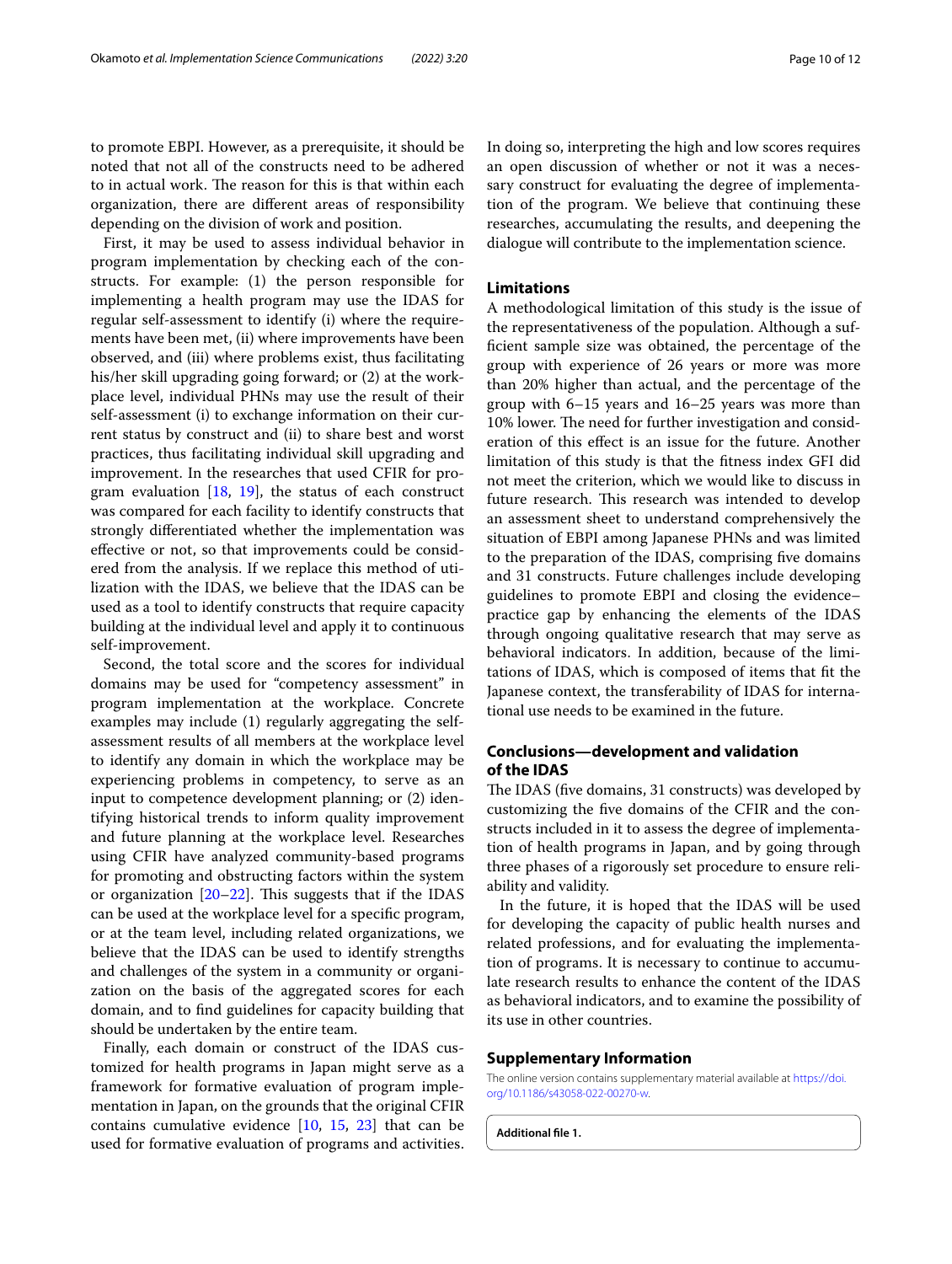#### **Acknowledgements**

We would like to express our sincere gratitude to all the public health nurses who cooperated in this study and to all those who provided advice.

#### **Authors' contributions**

Each named author has substantially contributed to conducting the underlying research and drafting this manuscript. All authors read and approved the fnal manuscript. Conceptualization, Methodology: R.O., K.K.; Formal analysis, Investigation, Resources, Data Curation: R.O., M.T., Y.Y., M.F., A.O.; Writing - Original Draft: R.O.; Writing - Review & Editing: K.K., M.K., K.S., K.H., F.N.; Supervision: S.T. Project administration, Funding acquisition: R.O., K.K. Elsevier, CRediT author statement: [https://www.elsevier.com/authors/policies-and-guidelines/](https://www.elsevier.com/authors/policies-and-guidelines/credit-author-statement) [credit-author-statement.](https://www.elsevier.com/authors/policies-and-guidelines/credit-author-statement)

#### **Funding**

This work was supported by JSPS KAKENHI Grant Numbers JP19H03961.

#### **Availability of data and materials**

The datasets analyzed during the current study are not publicly available due to needing further analysis but are available from the corresponding author on reasonable request.

#### **Declarations**

#### **Ethics approval and consent to participate**

The study was conducted with the approval of the Ethics Committee for Observational Study, Osaka University Hospital (Approval No. 19285 dated November 5, 2019). All authors have read and approved the submission of the manuscript.

#### **Consent for publication**

All authors have agreed for the publication of the manuscript.

#### **Competing interests**

There are no companies with which all authors have a COI relationship that should be disclosed in relation to the contents of this paper. All authors have declared no conficts of interest associated with this research.

#### **Author details**

<sup>1</sup> Division of Health Sciences, Osaka University Graduate School of Medicine, Yamadaoka 1-7, Suita-city, Osaka 565-0871, Japan. <sup>2</sup> Former Division of Health Sciences, Osaka University Graduate School of Medicine, Osaka, Japan. <sup>3</sup> Faculty of Nursing, Toyama Prefectural University, Nishi-nagae 2-2-78, Toyama-city, Toyama 930-0975, Japan. <sup>4</sup>School of Nursing, Hyogo University of Health Sciences, Minatojima 1-3-6, Chuo-ku, Kobe-shi, Hyogo 650-8530, Japan. <sup>5</sup>Faculty of Nursing, Fukuyama Heisei University, Kamiiwanari-syoto 117-1, Miyuki-town, Fukuyama-city, Hiroshima 720-0001, Japan. <sup>6</sup>Department of Health Policy and Technology Assessment, National Institute of Public Health, Wako-city-minami 2-3-6, Saitama 351-0197, Japan.

#### Received: 5 March 2021 Accepted: 2 February 2022 Published online: 19 February 2022

### **References**

- <span id="page-10-0"></span>1. Gray JAM. Evidence-based Healthcare: How to make health policy decisions and management decisions. Edinburgh: Churchill Livingstone; 1997.
- <span id="page-10-1"></span>2. Lau R, Stevenson F, Ong BN, Dziedzic K, Treweek S, Eldridge S, et al. Achieving change in primary care—causes of the evidence to practice gap: systematic reviews of reviews. Implement Sci. 2016. [https://doi.org/](https://doi.org/10.1186/s13012-016-0396-4) [10.1186/s13012-016-0396-4.](https://doi.org/10.1186/s13012-016-0396-4)
- <span id="page-10-2"></span>3. Estabrooks PA, Brownson RC, Pronk NP. Dissemination and Implementation Science for Public Health Professionals: An Overview and Call to Action. Prev Chronic Dis. 2018.<https://doi.org/10.5888/pcd15.180525>.
- <span id="page-10-3"></span>4. Ministry of Health, Labour and Welfare. Guidelines for health activities of public health nurses in the community (4/19/2013). (in Japanese) [https://www.mhlw.go.jp/web/t\\_doc?dataId](https://www.mhlw.go.jp/web/t_doc?dataId=00tb9310&dataType=1&pageNo=1)=00tb9310&dataType=1& [pageNo](https://www.mhlw.go.jp/web/t_doc?dataId=00tb9310&dataType=1&pageNo=1)=1 . Accessed 23 Jan 2021.
- <span id="page-10-4"></span>5. Ministry of Health, Labour and Welfare. Report on Public Health Administration and Services (Practicing health professionals) 2018. [https://](https://www.mhlw.go.jp/toukei/saikin/hw/eisei/18/dl/kekka1.pdf) [www.mhlw.go.jp/toukei/saikin/hw/eisei/18/dl/kekka1.pdf](https://www.mhlw.go.jp/toukei/saikin/hw/eisei/18/dl/kekka1.pdf) (in Japanese). [https://www.mhlw.go.jp/english/database/db-hss/dl/rophas\\_2018\\_](https://www.mhlw.go.jp/english/database/db-hss/dl/rophas_2018_biennialyear.pdf) [biennialyear.pdf](https://www.mhlw.go.jp/english/database/db-hss/dl/rophas_2018_biennialyear.pdf) (Digest of summary report only) Accessed 23 Jan 2021.
- <span id="page-10-5"></span>6. Ministry of Health, Labour and Welfare. Guidance guidelines for the operation of the Nurse training school (3/31/2019). (in Japanese). [https://](https://www.mhlw.go.jp/web/t_doc?dataId=00tc1593&dataType=1) [www.mhlw.go.jp/web/t\\_doc?dataId](https://www.mhlw.go.jp/web/t_doc?dataId=00tc1593&dataType=1)=00tc1593&dataType=1. Accessed 23 Jan 2021.
- <span id="page-10-6"></span>7. Ministry of Health, Labour and Welfare. Standard career ladder for municipality public health nurses (3/31/2016). (in Japanese) [.https://www.mhlw.](https://www.mhlw.go.jp/file/05-Shingikai-10901000-Kenkoukyoku-Soumuka/0000131415.xlsx) [go.jp/fle/05-Shingikai-10901000-Kenkoukyoku-Soumuka/0000131415.](https://www.mhlw.go.jp/file/05-Shingikai-10901000-Kenkoukyoku-Soumuka/0000131415.xlsx) [xlsx.](https://www.mhlw.go.jp/file/05-Shingikai-10901000-Kenkoukyoku-Soumuka/0000131415.xlsx) [https://www.mhlw.go.jp/fle/04-Houdouhappyou-10901000-Kenko](https://www.mhlw.go.jp/file/04-Houdouhappyou-10901000-Kenkoukyoku-Soumuka/0000120158.pdf) [ukyoku-Soumuka/0000120158.pdf](https://www.mhlw.go.jp/file/04-Houdouhappyou-10901000-Kenkoukyoku-Soumuka/0000120158.pdf) Accessed 23 Jan 2021.
- <span id="page-10-7"></span>8. Okamoto R, Seki H, Gouda K, Iwamoto S, Koide K, Fukukawa K, et al. Development of a Research Utilization Competency Scale for. Public Health Nurs. 2017. [https://doi.org/10.20746/jachn.20.1\\_13](https://doi.org/10.20746/jachn.20.1_13) (in Japanese with English abstract).
- <span id="page-10-8"></span>9. Sackett DL, Straus SE, Richardson WS, Rosenberg W, Haynes RB. Evidencebased Medicine: How to practice and teach EBM. 2nd ed. Edinburgh: Churchill Livingstone; 2000.
- <span id="page-10-9"></span>10. Mazzucca S, Tabak GR, Pilar M, Ramsey TA, Baumann AA, Kryzer E, et al. Variation in Research Designs Used to Test the Efectiveness of Dissemination and Implementation Strategies: A Review. Front Public Health. <https://doi.org/10.3389/fpubh.2018.00032>.
- <span id="page-10-10"></span>11. Damschroder LJ, Aron DC, Keith RE, Kirsh SR, Alexander JA, Lowery JC. Fostering implementation of health services research fndings into practice: a consolidated framework for advancing implementation science. Implement Sci. 2009. <https://doi.org/10.1186/1748-5908-4-50>.
- <span id="page-10-11"></span>12. Glasgow RE, Vogt TM, Boles SM. Evaluating the public health impact of health promotion interventions: the RE-AIM framework. Am J Public Health. 1999. [https://doi.org/10.2105/AJPH.89.9.1322.](https://doi.org/10.2105/AJPH.89.9.1322)
- <span id="page-10-12"></span>13. Boateng GO, Neilands TB, Frongillo EA, Melgar-Quiñonez HR, Young SL. Best Practices for Developing and Validating Scales for Health, Social, and Behavioral Research: A Primer. Front Public Health. 2018. [https://doi.org/](https://doi.org/10.3389/fpubh.2018.00149) [10.3389/fpubh.2018.00149](https://doi.org/10.3389/fpubh.2018.00149).
- <span id="page-10-13"></span>14. CFIR Research Team-Center for Clinical Management Research. CFIR constructs 2019. [https://cfrguide.org/constructs/.](https://cfirguide.org/constructs/) [https://cfrguide.org/](https://cfirguide.org/guide/app/#/) [guide/app/#/](https://cfirguide.org/guide/app/#/). Accessed 23 Jan 2021.
- <span id="page-10-14"></span>15. Kirk MA, Kelley C, Yankey N, Birken SA, Abadie B, Damschroder L. A systematic review of the use of the Consolidated Framework for Implementation Research. Implement Sci. 2016. [https://doi.org/10.1186/](https://doi.org/10.1186/s13012-016-0437-z) [s13012-016-0437-z](https://doi.org/10.1186/s13012-016-0437-z).
- <span id="page-10-15"></span>16. Wild D, Grove A, Martin M, Eremenco S, Mc-Elroy S, Verjee-Lorenz A, et al. Principles of good practice for the translation and cultural adaptation process for patient-reported outcomes (PRO) measures: Report of the ISPOR Task Force for Translation and Cultural Adaptation. Value Health. 2005;8:94–104.
- <span id="page-10-16"></span>17. Cramer D, Howitt DL. "Ceiling efect": The SAGE Dictionary of Statistics: A Practical Resource for Students in the Social Sciences. 3rd ed. London: SAGE; 2005. p. 21. ISBN 978-0-7619-4138-5
- <span id="page-10-17"></span>18. Damschroder LJ, Lowery JC. Evaluation of a large-scale weight management program using the consolidated framework for implementation research (CFIR). Implement Sci. 2013;8:51. [https://doi.org/10.1186/](https://doi.org/10.1186/1748-5908-8-51) [1748-5908-8-51.](https://doi.org/10.1186/1748-5908-8-51)
- <span id="page-10-18"></span>19. Hudson KG, Lawton R, Hugh-Jones S. Factors afecting the implementation of a whole school mindfulness program: a qualitative study using the consolidated framework for implementation research. BMC Health Serv Res. 2020;20(1):133. [https://doi.org/10.1186/s12913-020-4942-z.](https://doi.org/10.1186/s12913-020-4942-z)
- <span id="page-10-19"></span>20. VanDevanter N, Kumar P, Nguyen N, Nguyen L, Nguyen T, Stillman F, et al. Application of the Consolidated Framework for Implementation Research to assess factors that may infuence implementation of tobacco use treatment guidelines in the Viet Nam public health care delivery system. Implement Sci. 2017;12(1):27. [https://doi.org/10.1186/s13012-017-0558-z.](https://doi.org/10.1186/s13012-017-0558-z)
- 21. Burton W, Twiddy M, Sahota P, Brown J, Bryant M. Participant engagement with a UK community-based preschool childhood obesity prevention programme: a focused ethnography study. BMC Public Health. 2019;19(1):1074. <https://doi.org/10.1186/s12889-019-7410-0>.
- <span id="page-10-20"></span>22. Vidgen HA, Love PV, Wutzke SE, Daniels LA, Rissel CE, Inne-Hughes C, et al. A description of health care system factors in the implementation of universal weight management services for children with